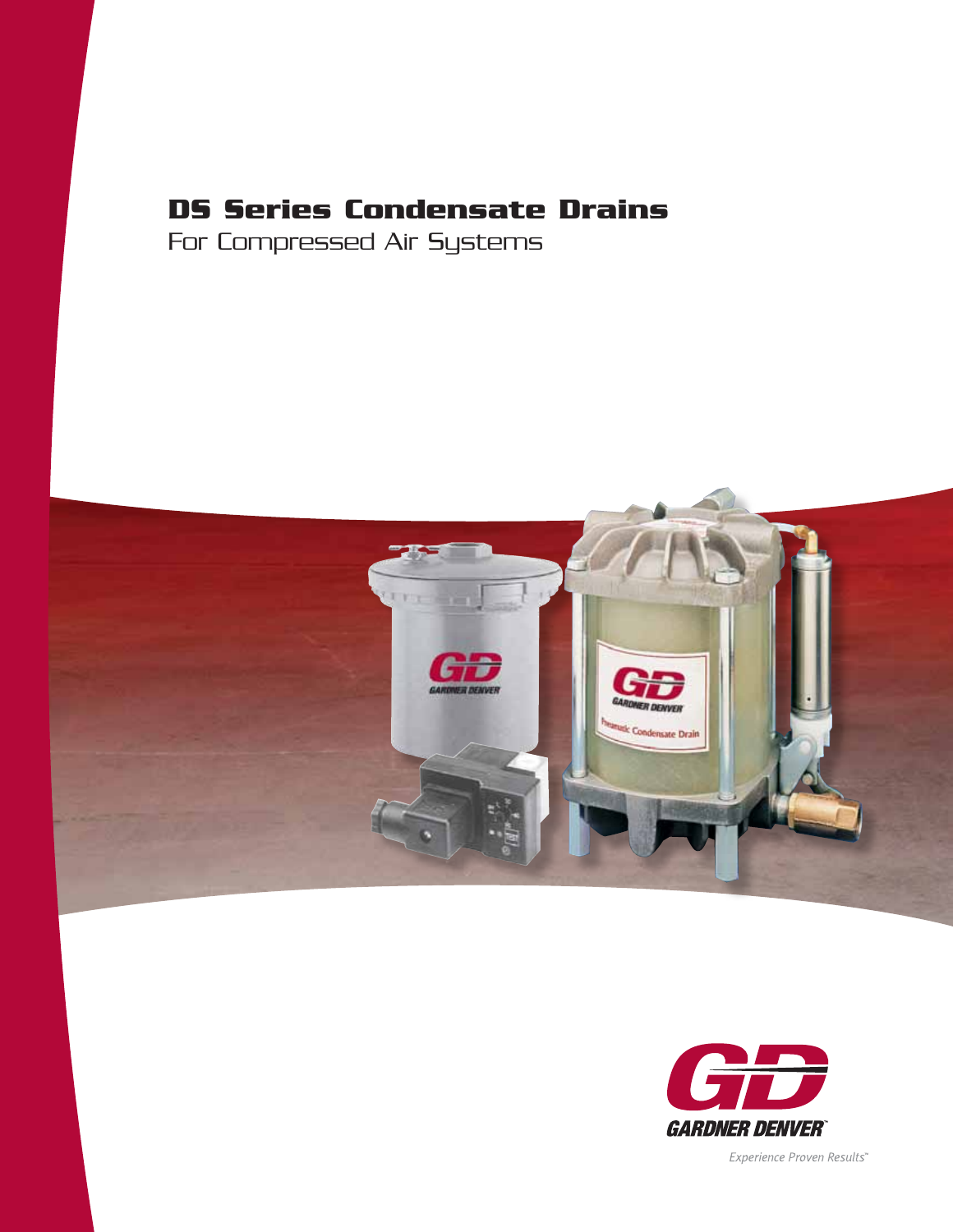### **DS1 Mechanical Drain**

The DS1 Mechanical Drain is designed to automatically remove liquid, oil, and water contaminates from compressed air system components.

Liquid contaminates collected in the bowl cause the float mechanism to rise. When the liquid reaches a specific level, the float actuates the pilot drain orifice which allows line pressure to open the valve and evacuate the liquid/particulate contaminates. As the liquid level falls, the float closes the pilot drain orifice prior to any significant air loss from the system.

A manual override is provided as an option which allows for drainage of the system on demand. To drain, simply push up on the attachment. Pull attachment back down when draining is complete. The manual override only adds 1.3" to the total length of the unit. (Available on the DS-5 only)





| <b>Operating Conditions</b>                                                                       | <b>Features</b>                              | <b>Benefits</b>                                                                        |
|---------------------------------------------------------------------------------------------------|----------------------------------------------|----------------------------------------------------------------------------------------|
| Maximum<br>operating pressure<br>200 psig (14 bar)<br>Maximum fluid<br>temperature<br>75°F (79°C) | Minimal air loss                             | Energy efficient                                                                       |
|                                                                                                   | Efficient bowl size<br>with large quiet zone | No re-entrainment of<br>liquid back into the air<br>system                             |
|                                                                                                   | Manual override<br>option                    | Drain on demand                                                                        |
|                                                                                                   | Metal bowl                                   | Compatible with all<br>compressor lubricants<br>and high pressure<br>200 psig (14 bar) |
|                                                                                                   | Float type operation                         | No electricity needed                                                                  |

| <b>Standard Specifications: Mechanical Drain</b> |                                        |  |
|--------------------------------------------------|----------------------------------------|--|
| Inlet pipe size                                  | $1/2$ " NPT                            |  |
| Drain connections                                | $1/8$ " NPT                            |  |
| Drain orifice                                    | 1/8"                                   |  |
| Bowl capacity                                    | 5 oz. and 32 oz.                       |  |
| Maximum drain rate                               | 1.3 GPM and 2.5 GPM                    |  |
| Bowl                                             | 7inc                                   |  |
| Float                                            | Plastic with stainless steel internals |  |
| Manual override                                  | <b>Brass</b>                           |  |



#### Ordering Information

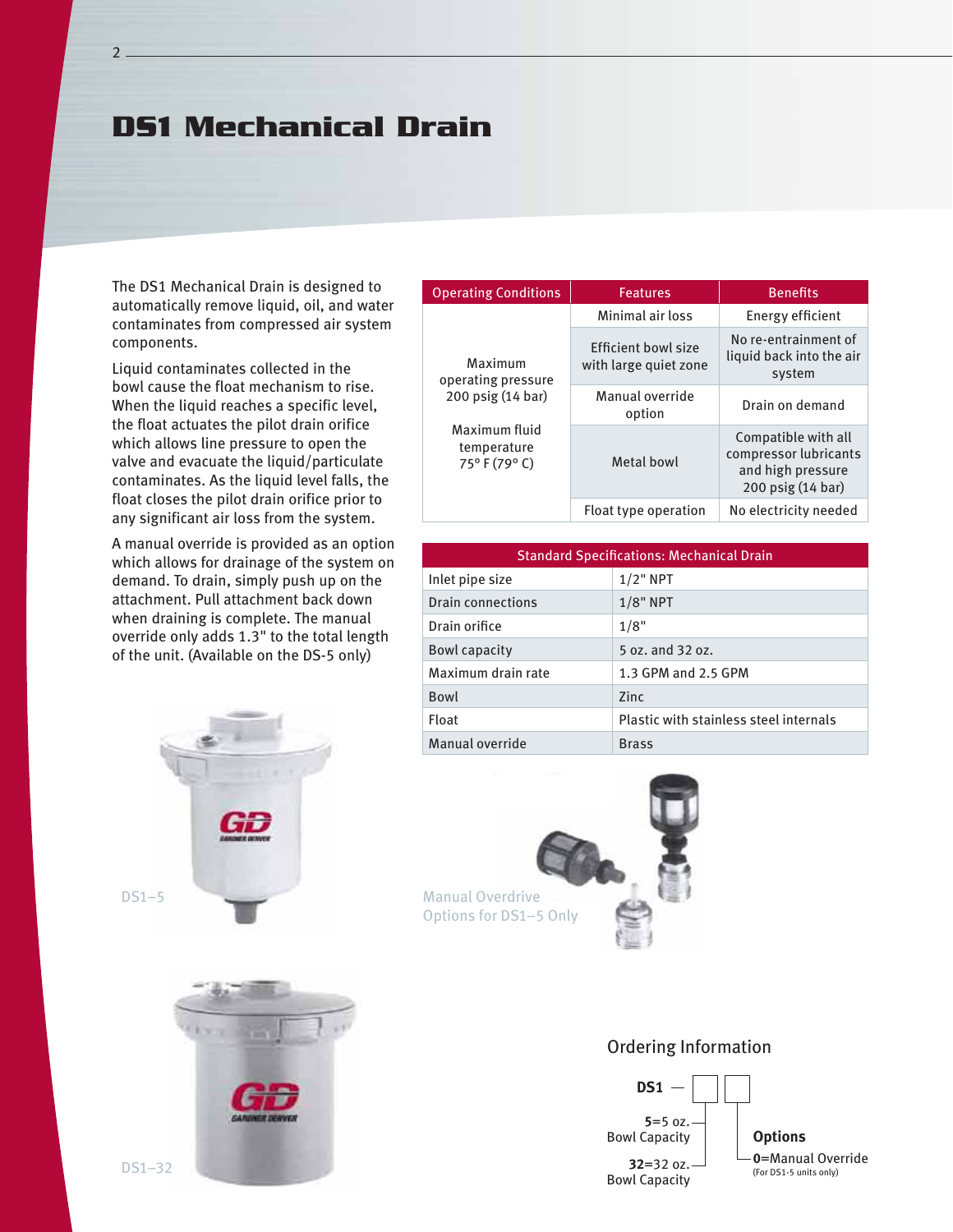# **DS2 Evacuator™ Drain**



The DS2 Evacuator Drain Valve is a state-of-the-art, automatic solution for compressed air condensate removal. Since power costs are by far the single largest expense in operating air compressors, cost-conscious consumers frequently install the Evacuator. Not only does the Evacuator's rugged design effectively prevent moisture damage to dryers, air tools, gauges and other critical components, it **wastes no compressed air —as do many competitive Models!**

This is critical to an air system, as **a single drain allowing compressed air to escape can easily cost \$1,500\* a year in hidden expenses.** The demandoperated Evacuator eliminates the need to constantly make adjustments as ambient conditions change. If you are looking for maintenance-free draining that wastes no compressed air, the DS2 Evacuator is the answer!

\*Based on 1/2" orifice size, 100 psig, intermittent flow, \$.06/KWH

| <b>Operating Conditions</b>                                                                                                                                    | <b>Features</b>                     | <b>Benefits</b>                                                                               |
|----------------------------------------------------------------------------------------------------------------------------------------------------------------|-------------------------------------|-----------------------------------------------------------------------------------------------|
|                                                                                                                                                                | <b>Pneumatic action</b>             | Permits installation anywhere without concerns for electrical<br>safety issues                |
|                                                                                                                                                                | Non-Magnetic                        | Means no magnets to attract metallic trash and cause fouling                                  |
| Maximum<br>operating pressure<br>200 psig (14 bar)<br>450 psig (31 bar)<br>(High pressure units)<br>Fluid temperature<br>34-180 $\degree$ F (1-80 $\degree$ C) | No air loss                         | Energy efficient                                                                              |
|                                                                                                                                                                | Automatic                           | Operates on demand                                                                            |
|                                                                                                                                                                | 52 oz. Static capacity              | Meets the demands of almost any application and its capacity<br>is 40% more than other models |
|                                                                                                                                                                | 5/8" Ports                          | Substantially minimizes clogging problems                                                     |
|                                                                                                                                                                | Self-purging                        | Trouble-free / Maintenance-free                                                               |
|                                                                                                                                                                | Corrosion resistant<br>construction | Permits installation in most hostile environments                                             |
|                                                                                                                                                                | Trunion-mounted actuator            | Reduces side pressure and wear, while increasing ball valve life                              |
|                                                                                                                                                                | Shear-action ball valve             | Ensures durable performance                                                                   |
|                                                                                                                                                                | Manual bypass button kit            | Easy and safe maintenance                                                                     |

| Standard Specifications: DS2 Evacuator <sup>™</sup> |                                     |  |  |
|-----------------------------------------------------|-------------------------------------|--|--|
| Voltage                                             | Not required                        |  |  |
| Maximum capacity                                    | 52 oz. Static                       |  |  |
| Intermittent discharge capacity                     | 42 oz. Discharge @ 100 psig (7 bar) |  |  |
| Continuous capacity                                 | 16 gal. per min. @ 100 psig (7 bar) |  |  |
| Reservoir material                                  | Aluminum and composite              |  |  |
| Pilot air and pressure differential line            | $1/4$ " tubing                      |  |  |
| Condensate pipe size                                | Inlet/outlet 1/2" NPT               |  |  |

#### Ordering Information



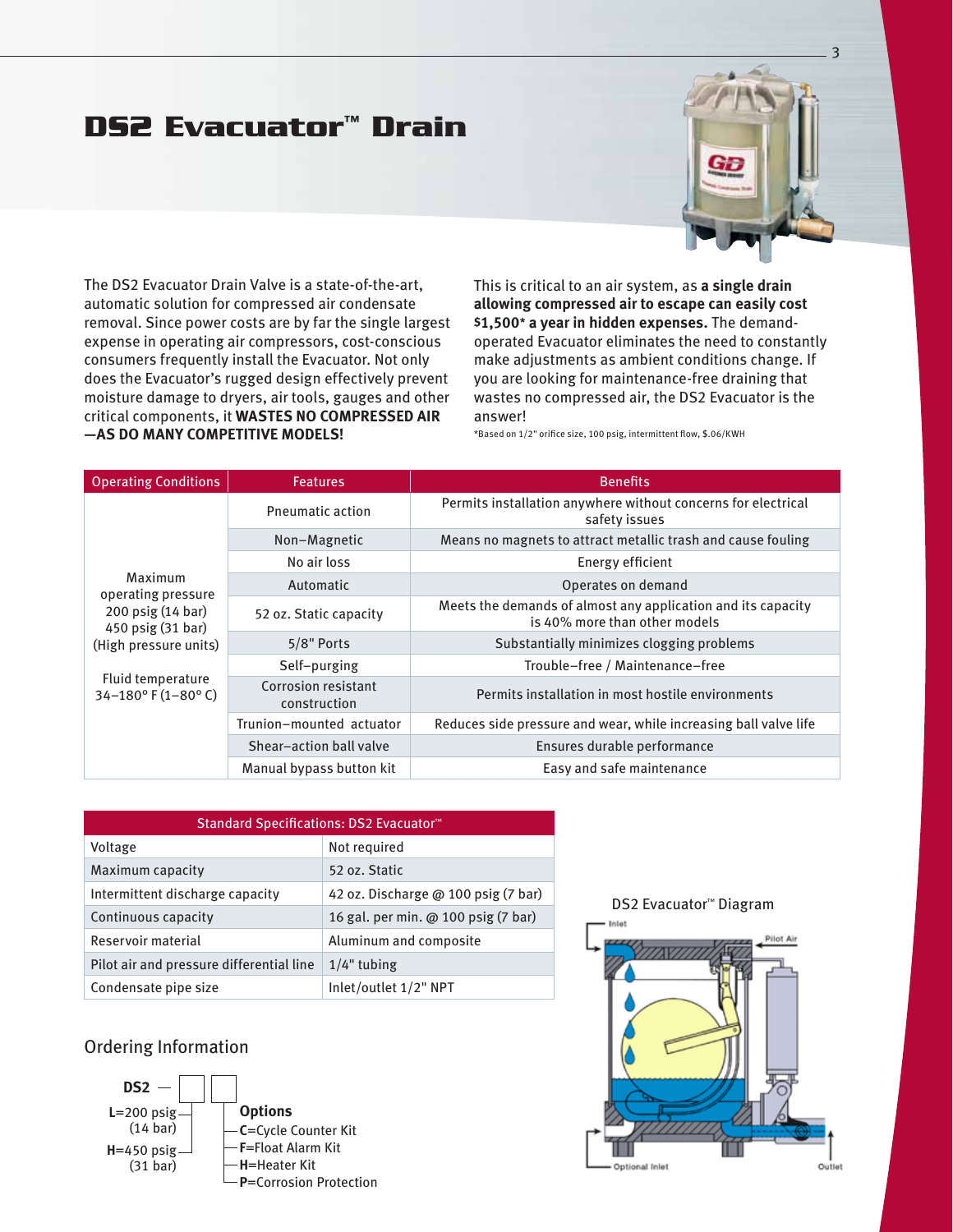# **DS3 Electric Timed Drain**

Gardner Denver has developed two electrical timed drains: the *mini* and the *general*. The mini is ideal for smaller filters. The general is better suited for larger filters, refrigerated dryers, receiver tanks, and other general purpose applications.

Both drain valves feature state of the art electronic timers and brass valve bodies, which come standard. The general model is also available in corrosion free stainless steel and high pressure.

| <b>Standard Specifications: Mini</b> |                        |  |  |
|--------------------------------------|------------------------|--|--|
| Cycle time                           | $1 - 120$ min.         |  |  |
| Open time                            | 2 sec. fixed           |  |  |
| Power cord with plug                 | 6 ft. Heavy duty       |  |  |
| <b>Seals</b>                         | Viton                  |  |  |
| Enclosure                            | <b>ABS</b> plastic     |  |  |
| Valve body                           | <b>Brass</b>           |  |  |
| Power rating                         | 4MA max.               |  |  |
| Voltage                              | 24-240V AC/DC 50/60 Hz |  |  |
|                                      |                        |  |  |

| <b>Standard Specifications: General</b> |                        |  |  |
|-----------------------------------------|------------------------|--|--|
| Cycle time                              | $30 - 45$ sec.         |  |  |
| Open time                               | $1/2 - 10$ sec.        |  |  |
| Power cord with plug                    | 6 ft. Heavy duty       |  |  |
| <b>Seals</b>                            | Viton                  |  |  |
| Enclosure                               | <b>ABS</b> plastic     |  |  |
| Valve body                              | Brass/stainless steel  |  |  |
| Power rating                            | 4MA max.               |  |  |
| Voltage                                 | 24-240V AC/DC 50/60 Hz |  |  |

DS3–M



| <b>Operating Conditions</b>                                                                                                  | <b>Features</b>                                                                                     | <b>Benefits</b>                                            |
|------------------------------------------------------------------------------------------------------------------------------|-----------------------------------------------------------------------------------------------------|------------------------------------------------------------|
| Maximum                                                                                                                      | Reliable operation                                                                                  | No down time                                               |
|                                                                                                                              | Solid state timer-surface mount technology<br>vs. failure prone pin soldering                       | High reliability, no board shorting                        |
| operating pressure                                                                                                           | NEMA4                                                                                               | Indoor/outdoor application                                 |
| 230 psig (16 bar)                                                                                                            | Manual push-to-test button (true micro-switch)                                                      | Reliable test on demand                                    |
| 1200 psig (80 bar)<br>(general only)<br>Fluid temperature<br>33-190°F (0-87°C)<br>Ambient temperature<br>33-130° F (0-54° C) | Class H coil installation                                                                           | Higher temperatures, longer lasting                        |
|                                                                                                                              | Can be mounted in any position                                                                      | Versatility in installation                                |
|                                                                                                                              | UL, CSA, and CE certified                                                                           | World wide applications                                    |
|                                                                                                                              | Direct acting valves                                                                                | More positive closure - no clogging                        |
|                                                                                                                              | Dual surge protectors in timer vs. one<br>or none in competitor's units.                            | Continues to work even in adverse electrical<br>conditions |
|                                                                                                                              | Indicating lights of valve open and close                                                           | Visual indication of operation                             |
|                                                                                                                              | Plug prongs fastened to steel backing plate vs. glued<br>to electrical board, causing board failure | High reliability                                           |

The Gardner Denver "4–Port" automatically controls four independent solenoid drains. Gardner Denver realizes the need to have Electric Timed Drain Valves operated at various intervals, therefore, the connections are designed to operate independently with separate "open" (0–15 seconds) and "dwell" (1–50 minutes) control dials.

#### Ordering Information



The controller will not allow more than one drain to open at a time, thus it will not deplete the system of air pressure, allow back flow due to differential pressure or upset downstream oil/water separators.

(Check price sheet for availability of solenoid valves.)

Gardner Denver DS3–P 4–Port GĐ **Blank**=No Bypass Strainer **P**=Isolation Valve/ Aftercooler Strainer Pre-filter *(Only available on the general 3/8*" *low pressure models)* Receiver tank Dryer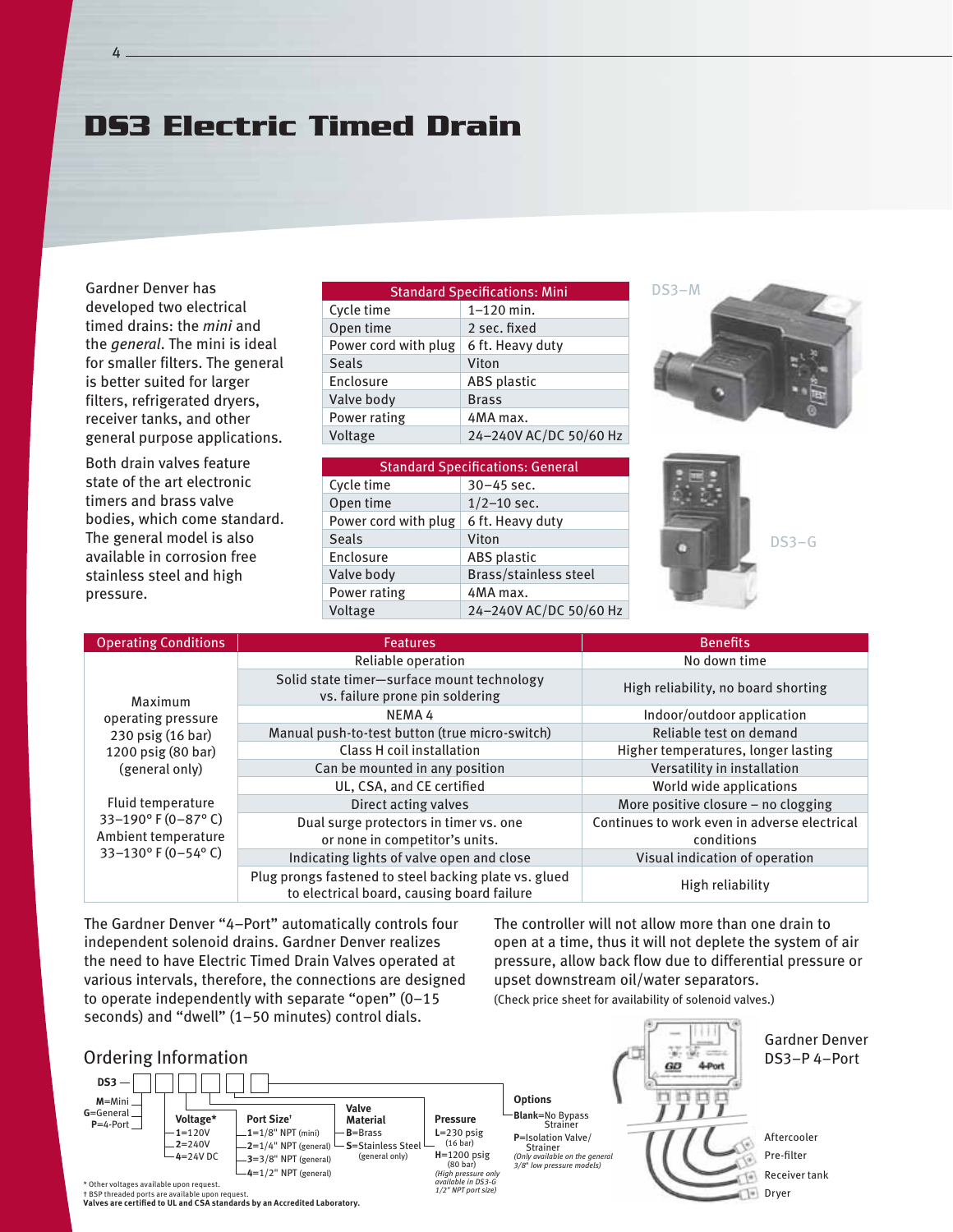## **DS4 Motorized Ball Valve Drain**

When pipe scale contaminants from deliquescent dryers or other large particles present in your condensate keep plugging or holding open your common drain valve, it's time for the DS4 motorized ball drain valve from Gardner Denver. This valve is designed to handle all types of contaminants without clogging or sticking open. It consists of a 1/2" full–flow ball valve will perform one full rotation in 7.5 seconds. Battery backup will provide continued operation in the event of a power failure.

| <b>Standard Specifications: DS4 Motorized Drain</b> |                                                  |  |  |
|-----------------------------------------------------|--------------------------------------------------|--|--|
| Cycle time                                          | 4 min. - 24 hrs.                                 |  |  |
| On time                                             | 7.5 Sec.                                         |  |  |
| Programmed settings                                 | 10                                               |  |  |
| Valve                                               | Nickle plated brass with<br>stainless steel ball |  |  |
| Connections                                         | $1/2$ " NPT*                                     |  |  |
| Valve sealing                                       | Viton o-rings with teflon seal                   |  |  |
| Voltage**                                           | Non-corrosive plastic                            |  |  |



\*Other sizes available upon request

\*\*Consult factory for other available voltages

| <b>Operating Conditions</b>                                                                                                                          | <b>Features</b>                                                                                        | <b>Benefits</b>                                               |
|------------------------------------------------------------------------------------------------------------------------------------------------------|--------------------------------------------------------------------------------------------------------|---------------------------------------------------------------|
|                                                                                                                                                      | Designed for heavy duty applications                                                                   | Reliable-long life                                            |
|                                                                                                                                                      | High pressure capabilities                                                                             | Versatile applications                                        |
|                                                                                                                                                      | Microprocessor based electronics                                                                       | High reliability                                              |
|                                                                                                                                                      | Weatherproof enclosure                                                                                 | Indoor/outdoor operation                                      |
| Maximum<br>operating pressure<br>600 psig (40 bar)<br>Max Fluid temperature<br>33-190° F (0-87° C)<br>Max Ambient temperature<br>33-130° F (0-54° C) | Battery back up protection against power failure<br>(not available on competitors units)               | Continuous operation                                          |
|                                                                                                                                                      | Double o-ring seal on valve shaft vs.<br>competitors with only one o-ring seal                         | No leak of condensate into electronics                        |
|                                                                                                                                                      | Corrosion resistant valve coating                                                                      | Can be used in harsh environments<br>like deliquescent dryers |
|                                                                                                                                                      | 10 programmable settings from 4 min. - 24 hrs. vs.<br>competitors dip switch selections from 6-10 hrs. | Versatility                                                   |
|                                                                                                                                                      | Manual test button                                                                                     | On demand operation                                           |
|                                                                                                                                                      | Valve open and program indicator                                                                       | Visual indication of operation                                |
|                                                                                                                                                      | Anti-blockage system to protect motor                                                                  | Motor will not burnout even under<br>adverse conditions       |

#### Ordering Information

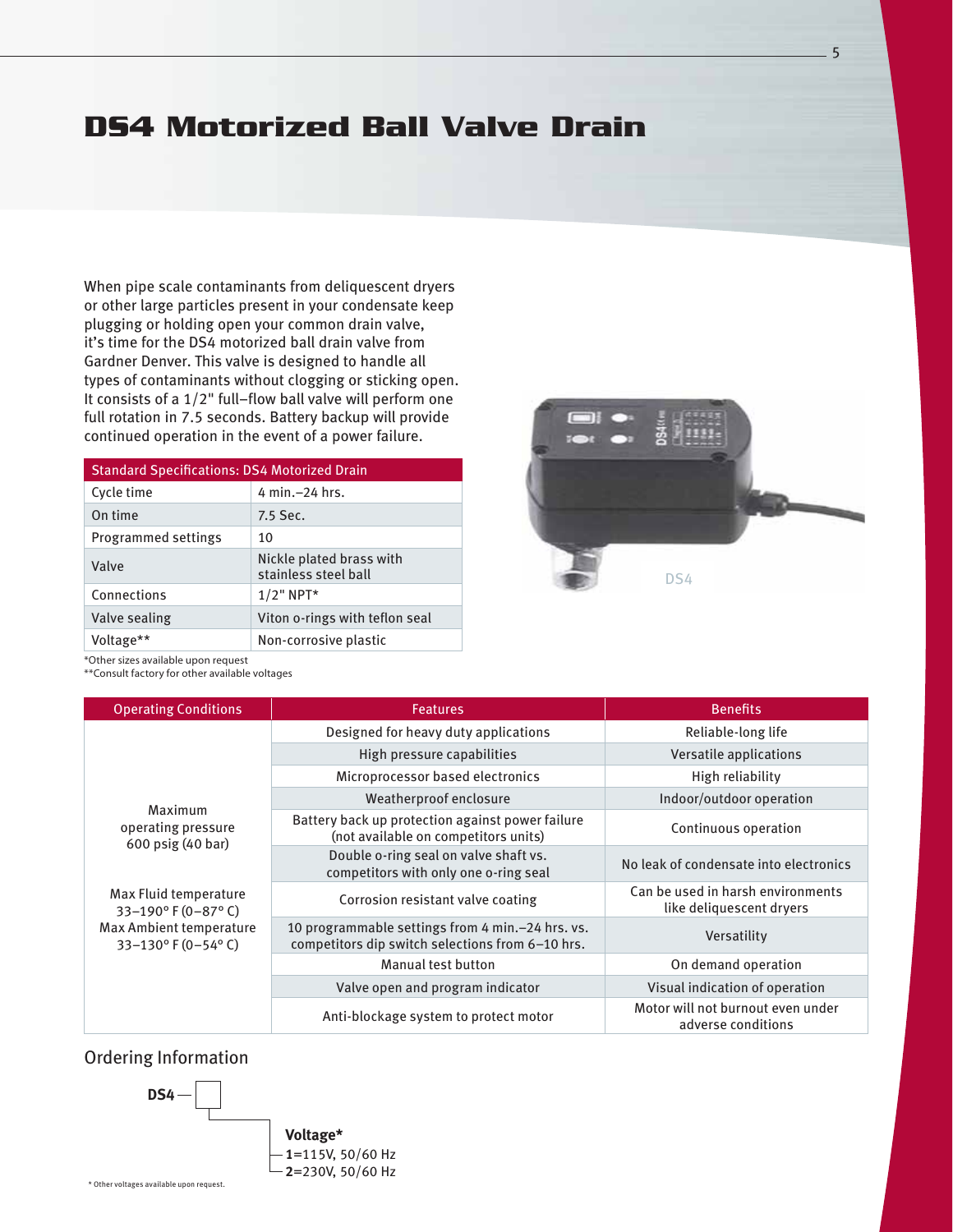

![](_page_5_Figure_2.jpeg)

 $DS3-G$ 

DS4

6

![](_page_5_Figure_6.jpeg)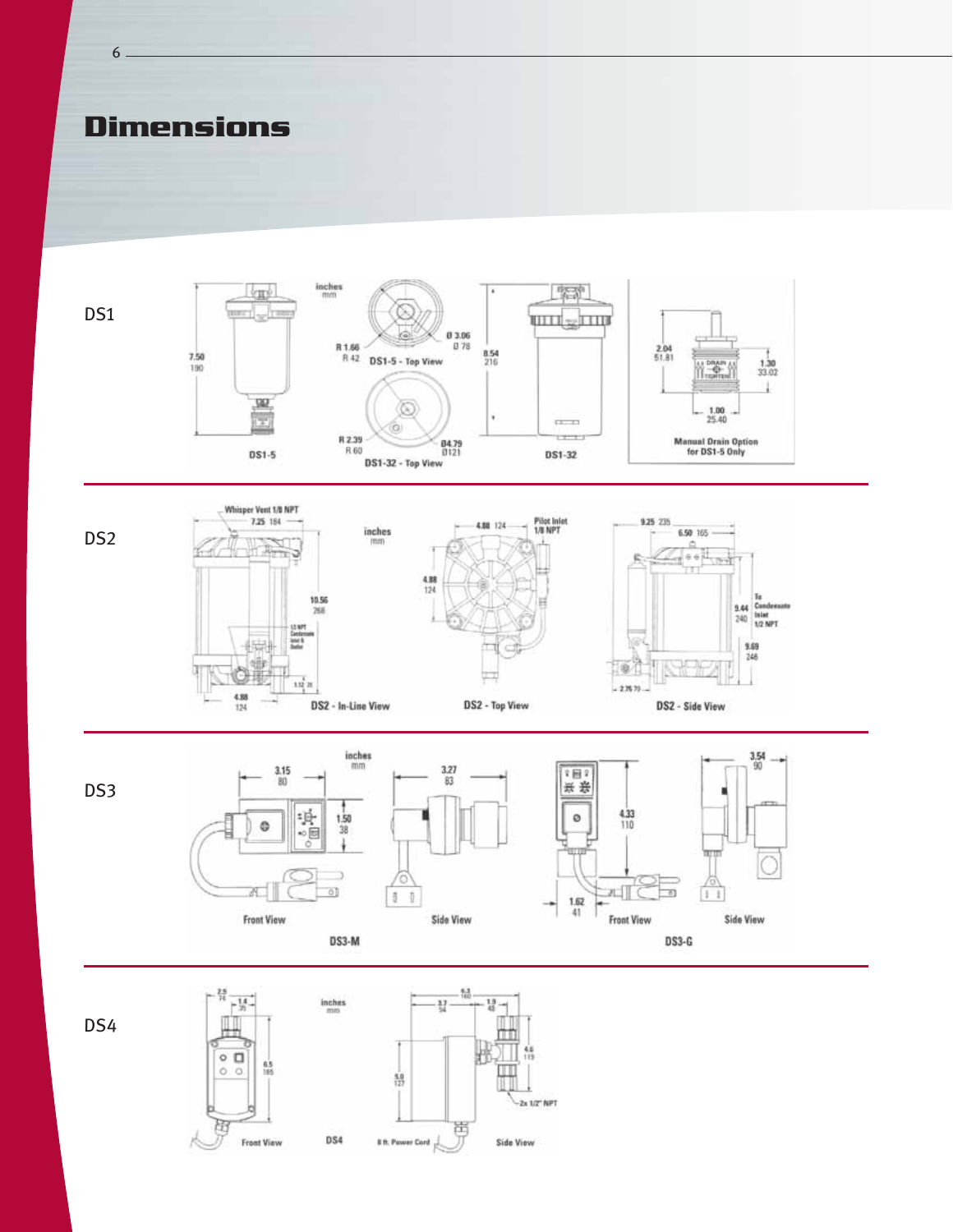### **Why Use Drain Valves**

One of the most problematic contaminates in your compressed air system is the condensate from your compressors, aftercoolers, receivers, filters, and dryers. Condensate consists of compressor oil, condensed water, dirt, and other contaminants that are being introduced into the inlet of the compressor. Condensate, if not properly removed from the system, can be detrimental to your process and results in downtime and equipment failure.

This is why Gardner Denver has developed a comprehensive line of condensate drain valves to suit all your system needs. The following chart shows suggested uses for each type of valve.

7

| <b>DS1 Mechanical Drain</b> | <b>DS2 Evacuator™ Drain</b> | <b>DS3 Electric Timer</b>  | <b>DS4 Motorized Ball Valve</b> |
|-----------------------------|-----------------------------|----------------------------|---------------------------------|
| <b>Receiver Tanks</b>       | <b>Receiver Tanks</b>       | <b>Receiver Tanks</b>      | <b>Receiver Tanks</b>           |
| <b>Separators</b>           | <b>Separators</b>           | <b>Separators</b>          | <b>Deliquescent Dryers</b>      |
| <b>Filters</b>              | <b>Filters</b>              | <b>Filters</b>             |                                 |
| Drip Leg                    | <b>Refrigerated Dryers</b>  | <b>Refrigerated Dryers</b> |                                 |
|                             | Drip Leg                    | Drip Leg                   |                                 |

![](_page_6_Figure_4.jpeg)